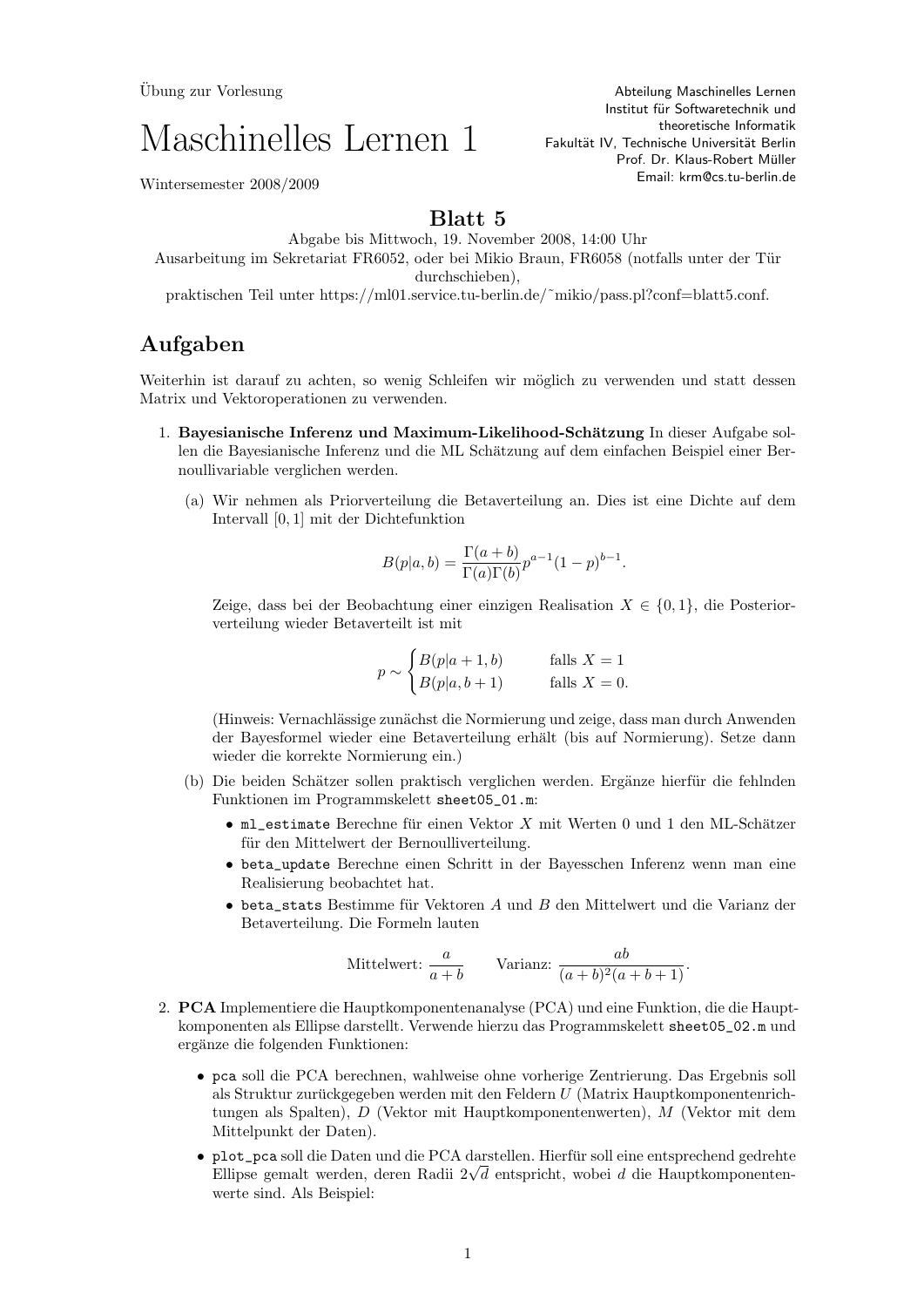

```
function sheet05_01
% Comparing Bayesian estimation versus maximum-likelihood estimation.
% generate some Bernoulli distributed data
N = 300;
p = 0.3;X = \text{rand}(1, N) < p;% estimate p using the ml estimator
ml = zeros(1, N):
for I = 1:Nml(I) = ml_estimate(X(1:I));end
% estimate p using a "non-informative"
[B11A, B11B] = beta\_estimate(1, 1, X);[B7030A, B7030B] = beta\_estimate(70, 30, X);[B300700A, B300700B] = beta_estimate(300, 700, X);
B11A
plot(1:N, ml, 'g');
hold on;
plot_beta_estimates(B11A, B11B, 'r');
plot_beta_estimates(B7030A, B7030B, 'k');
plot_beta_estimates(B300700A, B300700B, 'b');
hold off;
%%%%%%%%%%%%%%%%%%%%%%%%%%%%%%%%%%%%%%%%%%%%%%%%%%%%%%%%%%%%%%%%%%%%%%
% only make changes blow
% 1. Compute the maximum-likelihood estimate for Bernoulli random
% variables from the samples contained in X
function p = mL_{\text{estimate}}(X)\% \dots% Compute the continuous updates of the beta distribution prior
% parameters for X.
function [A, B] = beta\_estimate(a, b, X)N = length(X);A = zeros(1, N);
```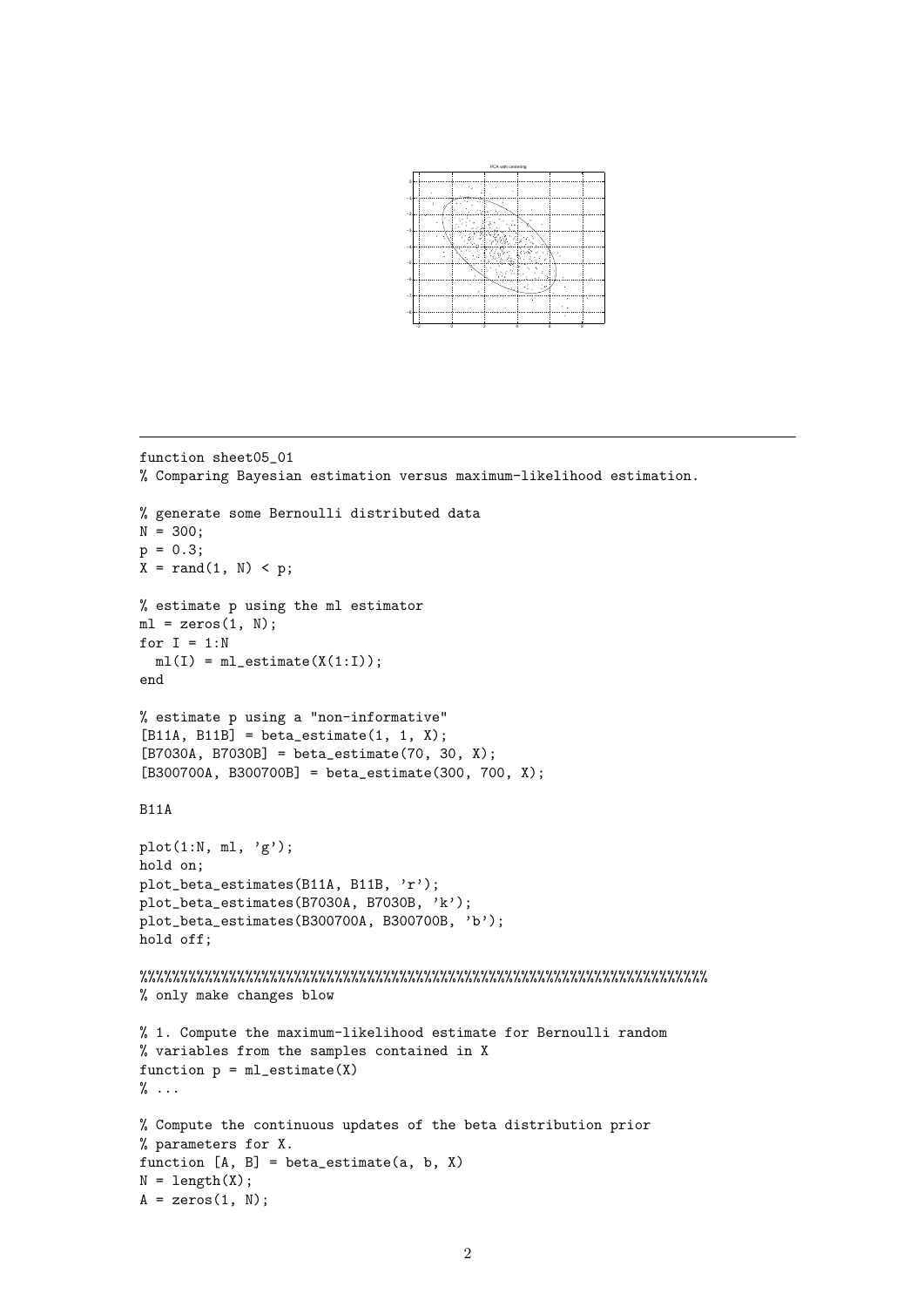```
B = zeros(1, N);for I = 1:N[a, b] = beta\_update(a, b, X(I));A(I) = a;B(I) = b;end
% 2. Update the a and b parameters of the beta distribution prior
% for a single X.
function [a, b] = beta\_update(a, b, X)\% \ldots% 3. Compute the mean and variance of the beta distribution for
% the given vector of parameters
function [M, V] = beta_{stats}(A, B)\% ...
% Plot mean and two times standard deviation.
function plot_beta_estimates(A, B, mark)
N = length(A);[M, V] = beta\_stats(A, B);plot(1:N, M, [mark, '-''], ...1:N, M + 2*sqrt(V), [mark, ':'], ...
     1:N, M - 2*sqrt(V), [mark, '::'];
function sheet05_02
% Principal Component Analysis
% simple data set
X = \text{randn}(500, 2) * diag([1, 2]) * \text{rotmat}(0.3*pi);X = X + \text{remat}([3, -4], 500, 1);plot(X(:,1), X(:,2), '');axis equal
grid
% first PCA without centering
figure(1)
p = pca(X, 0)plot_pca(X, p);
title('PCA without centering')
% now, with proper centering
figure(2)
p = pca(X)plot_pca(X, p);
title('PCA with centering')
% and now, we add further, far away point
figure(3)
X = [X; -50, -50];p = pca(X);plot_pca(X, p);
title('PCA is not very stable with respect to outliers')
% how about other data?
figure(4)
phi = rand(500, 1) * 4 * pi;X = [phi, cos(phi) + (phi. ^3)/1e2] + 0.5*randn(500, 2);p = pca(X);
```